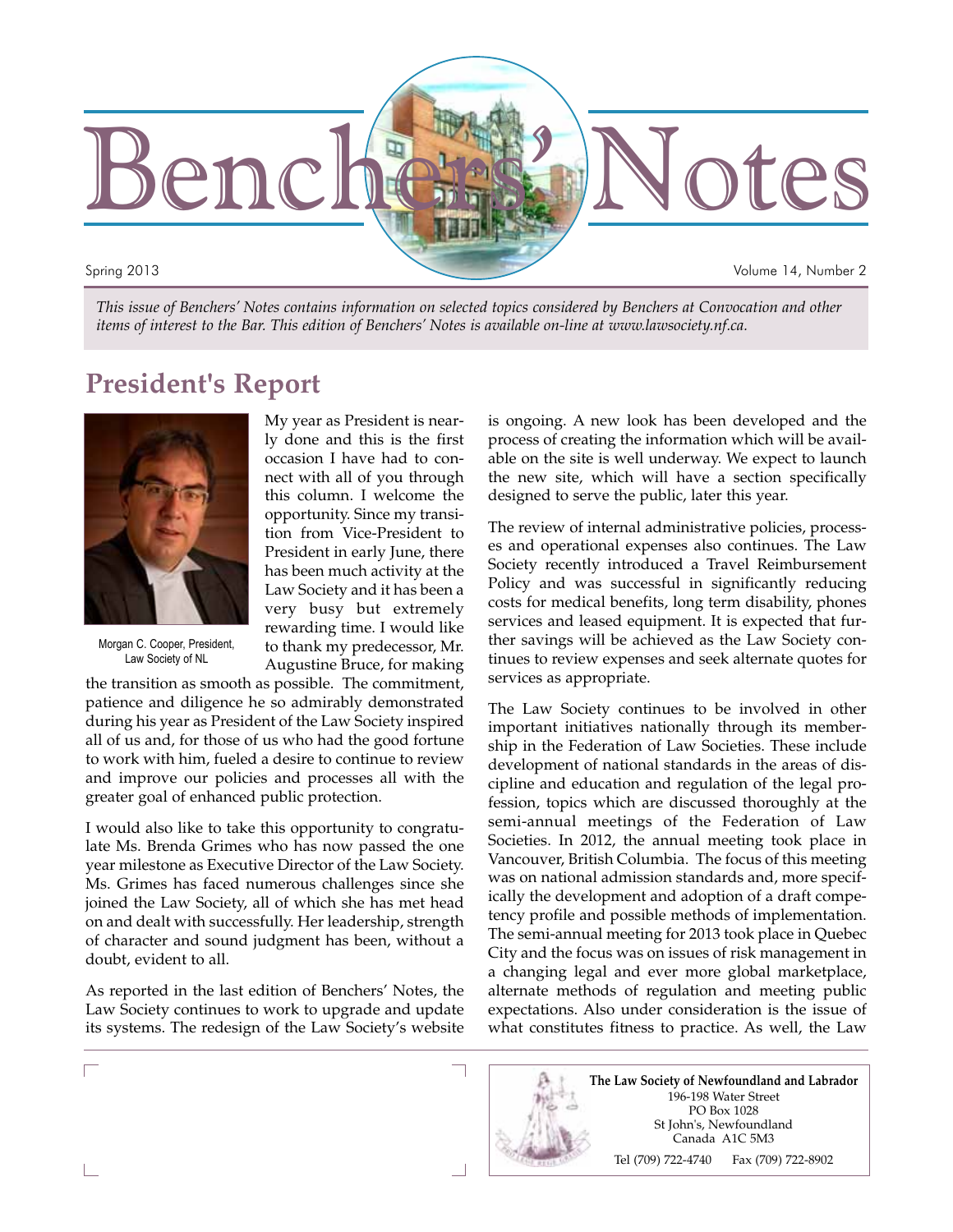Society continues to participate in a pilot project designed to test certain discipline standards with a view to creating a uniform, national approach. These issues will be thoroughly reviewed and considered by the Federation and will be brought before Benchers for discussion and/or approval in the future.

At the local level, an ad hoc committee, chaired by Chief Justice Green has recently been considering the feasibility of establishing a law school in Newfoundland and Labrador and sought the initiation of a new review since the last study of this matter was done about 25 years ago. Law Society Benchers passed a motion in June in support of a review of the concept of a law school for Newfoundland and Labrador. A special committee has been created by the President of Memorial University to carry out that review.

One of the more enjoyable aspects of acting as President is the opportunity to attend and participate in ceremonies and receptions which recognize the accomplishments of fellow colleagues, as well as our up and coming members of the Bar. I was pleased to have the opportunity to attend swearing in ceremonies and receptions for Judge Lori Ann Marshall (Provincial Court), Madam Justice Rosalie McGrath (Supreme Court) and Mr. Justice David Hurley (Supreme Court). Fellow Bencher, Kenneth Baggs, QC, kindly volunteered to represent the Law Society at the swearing in ceremonies for Judge James Walsh (Provincial Court) and Mr. Justice Donald Burrage (Supreme Court) while Ian Wallace, also a Bencher, attended a special ceremony to honor Madam Justice Cecily Strickland (Federal Court). I have also attended four Calls to the Bar where I have seen a number of fine men and women make the passage from student to practising lawyer.

It gave me great pleasure to witness their achievements and to have the opportunity to wish them well.

It is always sad to hear of the untimely passing of members (current or former) of our Bar, and such was the case when Law Society members, Benchers and staff learned of the sudden passing of Mr. Justice David L Russell, a former member and former President of the Law Society and Gordon Seabright, a former member and former Judge of the Provincial Court. I attended and gave remarks at a tribute in honour of Mr. Justice Russell and while it was a solemn occasion, it was gratifying to have the opportunity to participate and to hear others comment on his life and his significant contributions to the community and the legal profession. At the time of publication a date for Mr. Seabright's tribute had not been set.

Thank you for giving me the opportunity to serve as a Bencher and as President of the Law Society. ■

# *Project Daisy* **Publications**

The eight books shown here have been published in recent years by *Project Daisy*. They offer a varied and interesting look at the development of law in Newfoundland and Labrador over the last two centuries and more. And some humour, too.

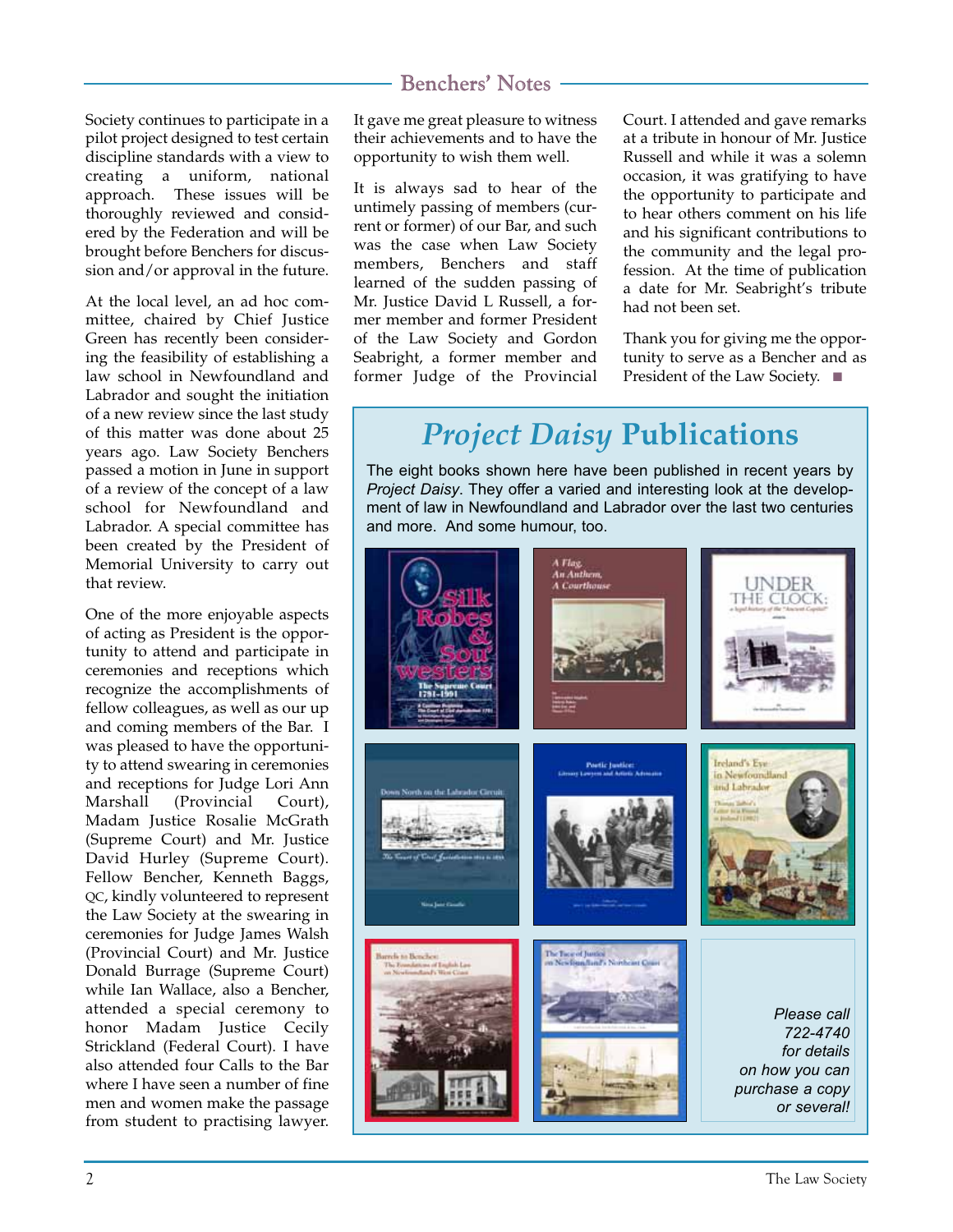# **Note from Brenda B. Grimes**

### *Executive Director*

Over a year has passed since I began working at the Law Society and each day brings new challenges and new opportunities for learning. As the President's Report indicates, in addition to its provincial functions, the Law Society is currently involved in a number of national initiatives which, while spearheaded by the Federation of Law Societies, often require involvement of local Law Society staff. This gives us an opportunity to exchange ideas and best practices which enhances our ability to carry out our responsibilities in this rapidly changing legal environment.

One thing I have learned since taking on this new and challenging position is that many misconceptions exist about the role of the Law Society. One of the misconceptions relates to the issue of who the Law Society serves. Many of you may not realize it but the privilege of self-regulation has been lost in a number of Commonwealth countries (some examples include England, Wales and Australia) largely because the law societies in

those jurisdictions were struggling with the dual roles of service to the members and protection of the public. Not surprisingly, tensions often exist between these two distinct mandates.

We are fortunate that, in Canada, lawyers may choose to join the Canadian Bar Association, an organization which is the "essential ally and advocate of all members of the legal profession" and whose sole function is to serve the legal profession. The existence of this organization, which is completely separate from the Law Society, provides the crucial separation of roles which was lacking in those jurisdictions where self-regulation was lost. In sharp contrast to the Canadian Bar Association, membership in the Law Society, whose role is that of regulator with the statutory mandate to maintain the integrity of the profession and protect the public interest, is not a choice but rather is a prerequisite to practicing law. This is why the Law Society cannot serve the interests of the lawyers who are members except if, in doing so, it is further



Brenda B. Grimes Executive Director

enhancing public protection. This mandate means that the primary focus of the Law Society's governing body and its staff is protection of the public.

In order to fully realize the Law Society's mandate, Benchers and Law Society staff rely upon a committee structure. The Law Society is currently reviewing this structure and anticipates that there may be opportunities for new members to participate on a go forward basis.

I am always open to listen to any of you who may have questions, concerns and/or suggestions about how the Law Society can continue to protect the public, as are the rest of the staff here at the Law Society of Newfoundland and Labrador. ■

### **Professionals' Assistance Program**

*The Professionals' Assistance Program, a support group for Lawyers, can be of assistance in many situations.*

*For further discussion or consultation, contact:*

*Rosemary Lahey, M.S.W., R.S.W. Clinical Co-ordinator*

*754-3007 or 1-800-563-9133 rmlahey@nl.rogers.com*

# *In Memoriam*

Benchers and members were saddened to hear of the passing of our esteemed colleagues.

**The Honourable Mr Justice David L Russell** #295; called to the Bar December 15, 1969 Died September 29, 2012

**Gordon Wilburn Seabright**

#540; called to the Bar June 26, 1981 Died May 14, 2013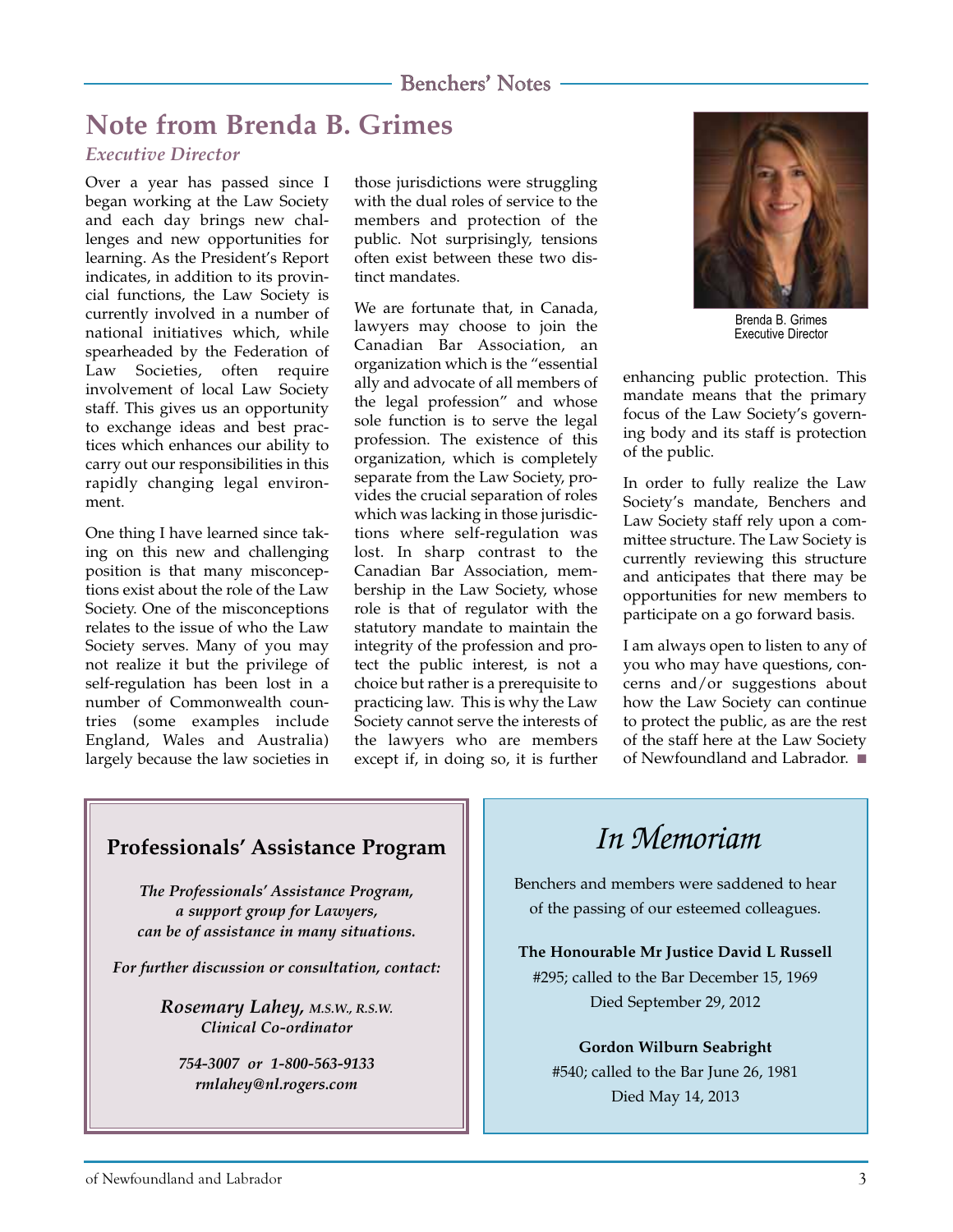### **Important Notice to Practising Insured Members**

#### **1) The Year-End of Your Insurance Policy and Potential Claim Notice**

The policy year for your Canadian Lawyers' Insurance Association (CLIA) policy ends at midnight June 30 each year. Section 4.2 of the policy states that the policy provides coverage for claims made during the policy period provided you had no knowledge of a claim or potential claim before the policy period commenced and could not reasonably have foreseen that a claim might arise. If you had knowledge of a claim, or potential claim, and did not report it, then the claim will not be covered after June 30.

If you know of any circumstance which might give rise to an insurance claim against you and you want to assure coverage under your insurance policy, then you must report those circumstances to the Lawyers' Insurance Programme before the end of June, 2013.

There is no extension permitted for late reporting.

#### **2) Excess Professional Liability Insurance Option**

Lawyers in Newfoundland and Labrador have mandatory insurance coverage of \$1 million. Recent claims experience demonstrates that for many members, \$1 million in insurance coverage is no longer sufficient, especially when the mandatory limit not only includes damages but also defence costs. Costs to defend claims are everincreasing. Lawyers and law firms without excess insurance have to satisfy any claims over \$1 million out of their own pockets. Excess coverage can be purchased through the Canadian Lawyers' Insurance Association (CLIA) in amounts from \$1 million to \$9 million. The premium rate structure per lawyer is as follows:

\$1 million per occurrence/and aggregate = \$ 343 \$2 million per occurrence/and aggregate = \$ 504 \$3 million per occurrence/and aggregate = \$ 589 \$4 million per occurrence/and aggregate = \$ 624 \$9 million per occurrence/and aggregate = \$ 873

If you wish to purchase excess insurance, please contact Janice Ringrose, your Insurance Administrator, at 726-6008, or email at insurance@lawsociety.nf.ca

### **High Cost of Missed Limitations**

The largest single area of insurance claims in Newfoundland and Labrador continues to be missed limitations. Since joining with the Canadian Lawyers' Insurance Association (CLIA) in 2005, 280 out of 474 claims, or 59%, involve missed limitations, whether from missing the time to file a Statement of Claim, failing to serve a Statement of Claim within time, missing an appeal period, or even failing to know the limitation date. For years now, members in this province have experienced the highest proportion of missed limitation claims amongst all Canadian law societies. As well, our experience is even unique in the North American context. No American insurer known to us has limitation claims for lawyers in the volume experienced here.

In most cases, once the limitation for filing a Statement of Claim is missed there is little, if anything, that your Insurance Programme can do to repair the damage. Generally speaking, with a missed limitation the liability is definite and what remains is simply a matter of negotiating quantum and issuing a cheque - with the insured member responsible for the \$5,000 deductible.

Every law firm, no matter the size, should have a proper system for diarizing files, file limitation periods, and other file deadlines. Diary systems can run from customized computer programs to a manual date book entry system. What is important is that, whatever system is selected, it is used diligently. Often the insured member reporting a missed limitation has an adequate diary system available in the office but the information was not entered correctly or was not entered at all through inadvertence. In other instances, the member's diary system correctly identified the file but the file was lost in the clutter on the member's desk. Establishing office policies and procedures for dealing with limitation periods and other deadlines would eliminate many or most of these problems. A periodic review of such policies provides the opportunity to update diary systems from time-to-time and to ensure they continue to reflect actual current practice.

In summary, a missed limitation is a costly and preventable mistake. Given the experience with such claims in Newfoundland and Labrador in recent years, and when we compare our experience with the rest of Canada, it is reasonable to assert that, if our limitation claims were brought into line with the Canadian experience as a whole, then members would find significant savings in their annual premium costs.

Lawyers' Insurance Programme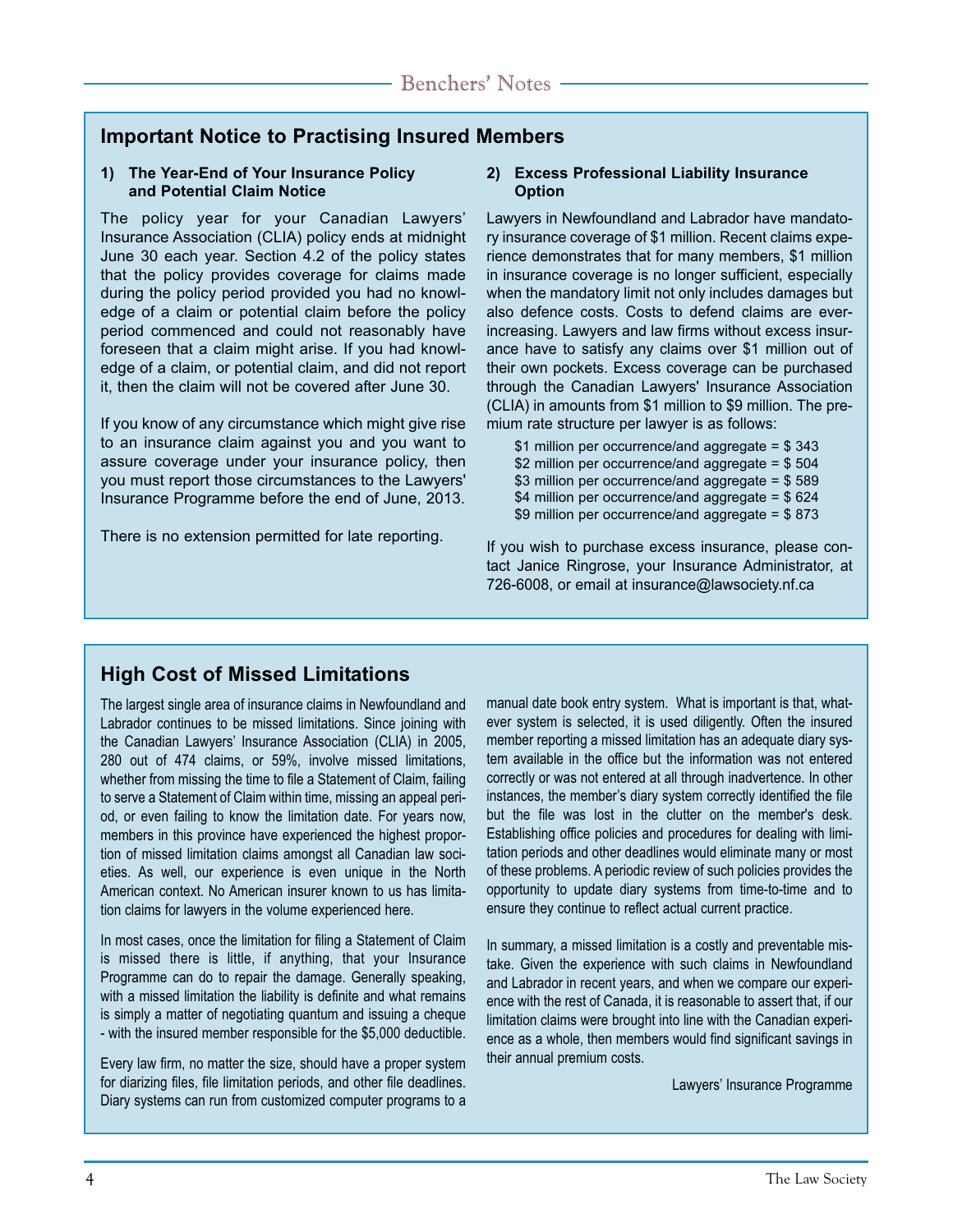# **Decisions, Decisions, Decisions**

*Below is a brief summary of some of the decisions taken by Benchers during the period from June to Decmber 2012.*

#### **June 2012:**

At his final meeting of Benchers as President of the Law Society, held on June 8, Gus Bruce reported on his activities since the previous meeting in April. This included officiating at a Call to the Bar ceremony on April 13, which saw five new lawyers admitted to membership in the Society; attending the Newfoundland and Labrador Land Surveyors Annual General Meeting on May 4; and several meetings with Law Society staff and committees.

Jeffrey Benson, a former President of the Law Society, and Chair of the Society's Professional Law Corporations Committee, was invited to attend this meeting to brief Benchers on recommended changes the committee is proposing to the *Act*, Rules and Forms of the Society. Recommendations proposed include broadening the definition of the types of persons who could hold non-voting shares in a Public Law Corporation and their relationships to the lawyers who owned the corporation; restricting the definition of child in order to prevent stepchildren from holding non-voting shares; and bringing compliance review in-house. After a lengthy discussion on the Committee's report, Benchers approved the first and third recommendations above, but substituted an alternate definition of child that had been suggested by the Executive Committee of the Law Society. It was the opinion of a majority of Benchers present that it was not the role of the Law Society to attempt to define or restrict what constitutes a family.

The Insurance Committee report was presented by the Committee's Chair, Paul Burgess. He began his remarks by informing Benchers

that Steve May, who is the Law Society's representative on the board of the Canadian Lawyers Insurance Association (CLIA), has been elected secretary-treasurer of that organization. On the insurance front, the committee is recommending that the deductible remain at \$200,000 for the coming year. Mr. Burgess provided an update on governance matters affecting CLIA but was quick to point out that any rule changes would not affect premiums paid by CLIA members, which will continue to be determined by CLIA's actuary.

Barry Fleming, Chair of the Finance and Accounts Committee, reported that the Committee had completed work on the Society's Investment Policy Statement, from which the Society should be able to stabilize its long-term investment growth.

On the Discipline front, Morgan Cooper, Chair of the Complaints Authorization Committee, indicated that the committee had had a very busy year and he expressed his appreciation to committee members Linda Harnett, Glenda Reid, Marina Whitten, David Eaton and Phyllis Weir, who devoted a great amount of time and energy to the Committee's work over the past year. He pointed out that a great deal of the Committee's work is carried out in camera and Benchers are often not aware of the demands sitting on this committee entails.

Ian Wallace, Chair of the Education Committee, informed Benchers that Certificates of Fitness had been issued to eleven students who would, as a result, be called to the Bar on June 15. Between March 29 and May 29, 2012, twenty-five individuals had been admitted as Students at Law. Mr. Wallace advised that the Education Committee had spent a great deal of time examining the report of the Federation of Law Societies of Canada's Canadian Common Law Degree Implementation Committee, which was mandated to develop a proposal for implementing a common law degree national requirement for admission to law society programs in Canadian common law jurisdictions. The Education Committee has prepared a position paper on this report, which will be presented to Benchers at a future meeting. He also presented a motion, based on a recommendation from the Education Committee, that Benchers approve a degree program at the University of Montréal in North American Law, which was duly seconded and carried.

Mr. Bruce informed Benchers that he is a member of an ad hoc committee, under the leadership of Chief Justice Derek Green, which is examining the viability of establishing a law school in this province. He reminded Benchers that such a study had been conducted some 25 years ago and it was felt the time was right to take a fresh look at the idea. The ad hoc committee is requesting support for its deliberations from this society as well as other interested parties such as the Law Foundation and the Newfoundland and Labrador Branch of the Canadian Bar Association. A lively discussion ensued, and while support for the new study was forthcoming, it was not unanimous.

Benchers then adjourned so members could attend the annual general meeting of the Law Society. Following this meeting, Benchers reconvened and welcomed newly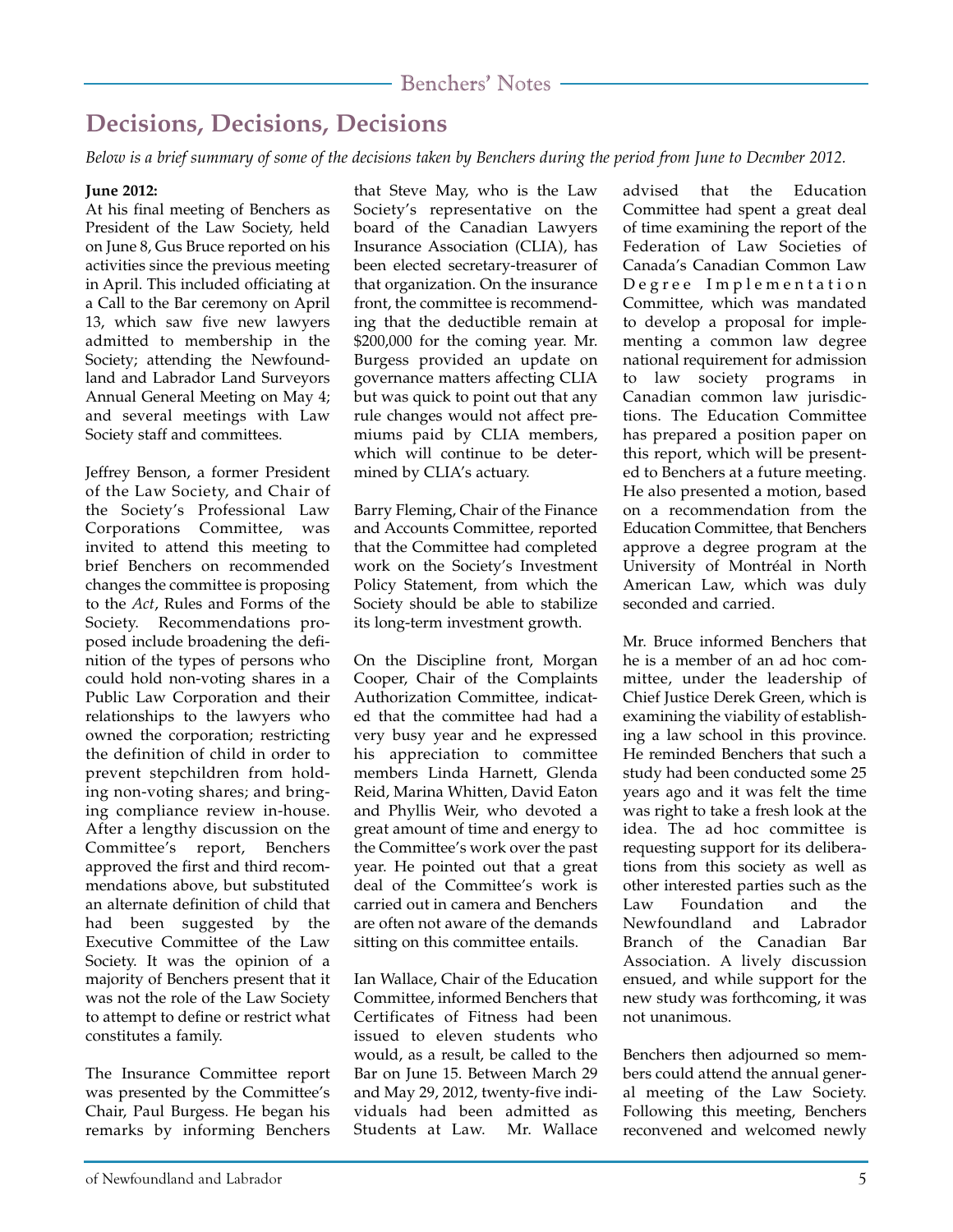elected member Leanne O'Leary to her first meeting.

Mr. Bruce, in one of his final acts as President, introduced the Executive Committee for the coming year and asked Benchers to give its approval, which was immediately forthcoming. The members of the leadership team for the 2012-2013 year are Morgan Cooper (President), George Murphy (Vice-President), Kenneth Baggs (Chair of the Complaints Authorization Committee), and Susan LeDrew (At Large). Rounding out the Executive Committee are Gus Bruce (Past President) and Brenda Grimes (Executive Director).

The outgoing President then expressed his thanks to Benchers for their assistance and dedication during the past year and turned the gavel over to Mr. Cooper. Mr. Cooper commented on the impressive changes that have occurred on many fronts at the Law Society over the past few years and committed himself to continuing the tradition of excellence that had been exercised by his predecessors in the office of President. He gave thanks to Mr. Bruce for his work as President, whom he described as a man of great tact and diplomacy, who believed strongly in collaboration and listening to the opinions of others.

#### **September 2012:**

Morgan Cooper presided over his first meeting of Benchers as President on September 28, 2012. In that meeting, Benchers were informed of his activities on behalf of the Society over the summer months. These included: his attendance at the Annual Dinner and Dance on June 8; officiating at a Call to the Bar ceremony on June 15; attendance, along with Gus Bruce, at a meeting with representatives of the Canadian Home Builders Association on June 21; delivering a brief speech at the swearing in ceremony for Madame Justice Lori Ann Marshall on September 19. At a similar ceremony for the swearing in of Mr. Justice James Walsh, Kenneth Baggs, represented the Law Society and spoke, as the President and Vice-President were out of town.

Mr. Cooper informed Benchers of the retirement of Frank O'Dea from the practice of law, as of July 31, 2012, which also meant he was stepping down after many years as Legal Counsel to the Law Society's Insurance Program. He extended the gratitude of the Society to Mr. O'Dea for his many contributions to the Law Society over the years, and in particular, his work with the Insurance Program. In order to find a successor to Mr. O'Dea, the Executive Committee struck a Search Committee, which will be accepting expressions of interest from members of the Bar.

Expressions of interest were also sought for a nominee from the Law Society for the Judicial Advisory Council and for two new appointees to the Supreme Court Rules Committee. Over 30 responses have been received for the two latter positions.

In house, the President reported that he and the Executive Committee met regularly with the Executive Director, reviewing policies and procedures, and looking at current committee structures and membership. This may lead to some committees being combined or, if they are found to have outlived their original purpose and mandate, being abolished.

The President informed Benchers that the Society had been contacted by a member with regard to an application before the Court that may have impact on solicitor-client privilege. Upon receiving the

advice of counsel retained to investigate this matter, it was agreed that the Society should seek consent of all parties to have intervener status in this matter, representing the public and the safeguarding of solicitor-client privilege.

From September 20 to 23, the President, together with George Murphy, Brenda Grimes, Frank O'Brien and Sheila Greene, attended meetings of the Federation of Law Societies of Canada in Vancouver. High on the agenda were the move towards National Competency Standards and the Federation's need for better methods of communication with and more timely delivery of materials to the member societies, especially when consultation on and approval of Federation matters are required.

Sheila Greene, the Law Society's representative on the council of the Federation of Law Societies, presented an update on Federation activities. She informed Benchers of negotiations that are currently underway to enable Quebec lawyers to become part of the National Mobility Agreement. It is expected a vote on this matter will occur later this year or early next year.

Ms Greene reported on the National Competency Standard, which has received approval of the Federation and must now be approved by the various member societies across the country. She also indicated that the Federation's National Committee on Accreditation has been asked to assess Canadian law degree programs being offered by universities outside Canada.

On behalf of the Executive Committee, Brenda Grimes, the Society's Executive Director, presented a draft policy on reporting information to the police that may come to light either to staff or mem-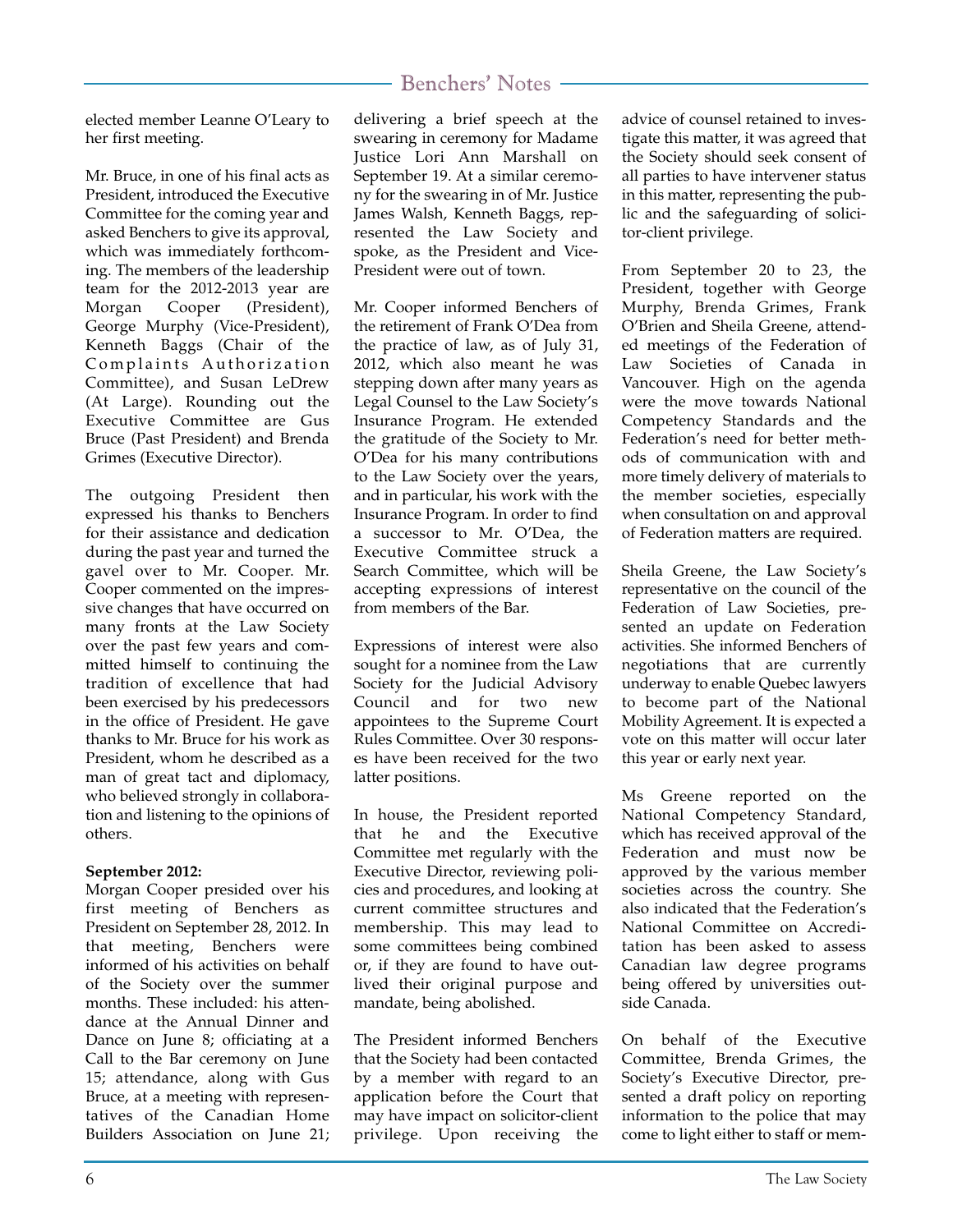bers of committees of the Society indicating that a crime may have been committed. After a thoughtful and considered discussion, it was agreed to adopt the proposed policy, which advises caution. Permission from the clients to whom the information relates must be obtained before such information can be released without a "search warrant or other appropriate court order and [the Law Society] will take all appropriate measures to protect client confidentiality and solicitor-client privilege."

Linda Harnett, Lay Bencher and member of the Law Society committee (others members were Augustus Lilly, Sheila Greene and Phyllis Weir) that reviewed the Federation's Model Code of Conduct, presented the committee's report and recommendations for consideration by Benchers. She made the following points in addressing the report: it is very similar to the Code of Conduct that we now use, but is more streamlined and less difficult to navigate; many of the Commentaries provide much more detailed explanations and provide additional examples; it will not be possible to detect shortcomings until the Model Code has been implemented but changes can be made as the need arises. Ms Weir added that the only change required at this time was to bring the Model Code in line with the Society rule 2.04 regarding lending and borrowing. The Model Code was subsequently adopted with the proviso that the change referred to above will be made.

A number of matters were brought forward by the Insurance Committee. Paul Burgess, the Committee Chair, informed Benchers that the Search Committee struck to find a successor to Frank O'Dea as Legal Counsel to the Committee, which consisted of himself, Gus Bruce, Brenda Grimes

and Janice Ringrose, had reviewed the expressions of interest that had been received and was recommending Tom Johnson for the position. This recommendation has received the approval of the Insurance Committee and the Executive Committee and is presented to Benchers for information purposes.

A matter that required Benchers approval was a recommendation to restructure the Insurance Committee. This new structure sets the number of voting members at seven, two of whom are to be members of the Claims Review Committee and two of whom are to be Benchers. Ex officio (non-voting) members will include the Law Society President, Vice-President and Executive Director, the Society's representative on the Board of the Canadian Legal Insurance Association (CLIA), and the Insurance Administrator. Further changes would see the adjusting functions carried out by two or more adjusters and setting the term of the Legal Counsel at three years, renewable for a second three-year term. Benchers gave the green light to these recommendations.

Ian Wallace, Chair of the Education Committee, asked Benchers to issue Certificates of Fitness for two individuals who are scheduled to be called to the Bar in October. He reported that six new Students at Law had been enrolled between June 4 and September 7.

The Executive Director briefed Benchers on proposed changes to the *Judicature Act*, which would replace the position of Registrar of the Supreme Court with a Chief Executive Officer. The position would have different responsibilities than those currently vested in the Registrar and the CEO would not need to be a lawyer. These changes would affect the Law

Society, since the Registrar is a member of Benchers by virtue of office. If it was felt there should be continued representation from the Court on Benchers, the Law Society *Act* would have to be changed accordingly. It was pointed out that this is the only Law Society in Canada that has a representative of the Court on its governing body and questions about the independence of the Bar and the judiciary were raised. While there may be certain benefits that accrue to the Society and its members from having such a representative sit on Benchers, the general consensus was that it was not necessary. If the need presented itself, the CEO or other representative of the Court could be invited to attend Benchers as a guest to discuss particular matters. Therefore, it was agreed to recommend to government that the *Law Society Act, 1999*, be changed to reflect the elimination of the position of Registrar and to advise that the Society did not feel it was necessary for there to be a representative of the Court on Benchers.

#### **December 2012:**

Benchers next meeting was held on December 10, 2012, with President Morgan Cooper presiding. In his report to Benchers he indicated that he had officiated at the Call to the Bar ceremony held on October 5, 2012, and attended and spoke at the tribute to the late Mr. Justice David Russell. He attended meetings of the Insurance Committee and held regular meetings with the Law Society staff. He reminded Benchers that the levy that has been a New Year's Eve tradition for the Society for as long as anyone could remember had been transformed into a pre-Christmas celebration, in response to feedback from members. This event was well-attended, including an appearance by former Chief Justice T. A. Hickman, who presence marked the 64th consecutive year he has attended this event.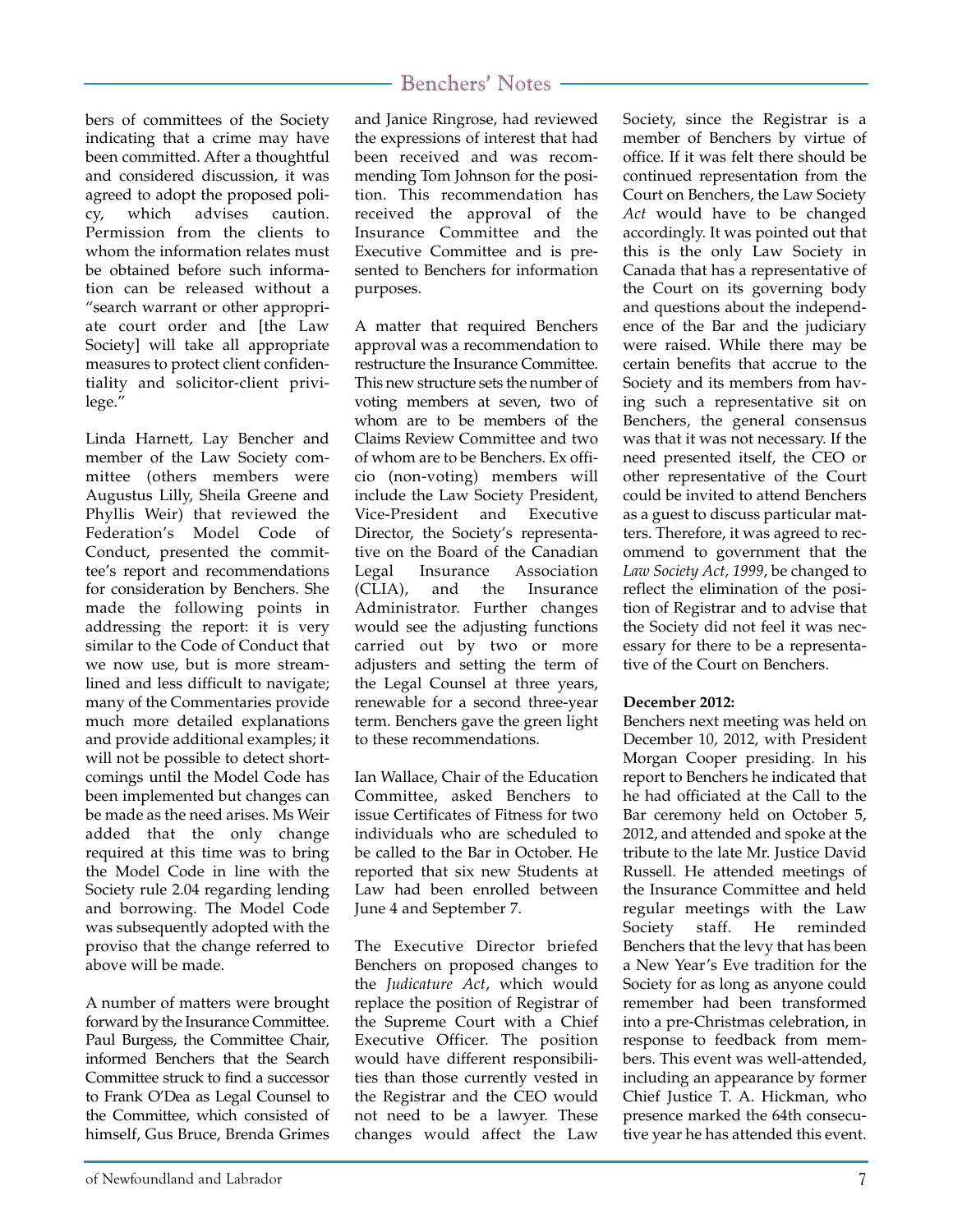The President informed Benchers that he, along with the Vice-President and the Executive Director, will be meeting with the Minister of Justice on December 11, at which time he will be inquiring about the progress on recommended changes to the *Limitations Act* and the disbursement of funds collected by the Law Foundation. He plans to meet with the Chair of the Law Foundation on December 19, with that matter prominent on the agenda.

Paul Burgess, Chair of the Insurance Committee, indicated that the Committee had reviewed and approved its budget allocations for the coming year, and rests confident in the fact that the Society is committed to funding the Insurance Program. The Insurance Program was subject to audit by CLIA officials during the fall of 2012 and it passed with flying colours. The CLIA actuary, Andre Normandin, did recommend that the Society review the Assurance Fund rules to ensure compatibility with the insurance coverage. The Executive Committee has authorized the Insurance Committee to conduct such a review. Mr. Burgess also explained various governance issues that were being discussed by the CLIA Board and the effects that any changes would have on this Society and its Insurance Program. The bottom line is any effect would be minimal.

Richard Yabsley, the Law Society's accountant, joined the meeting to present the proposed budget for 2103 for both the Society's general operations and for the Lawyers' Insurance Program. The good news is that while revenue and expenditures will both increase in the coming year, no increases in fees paid by members are necessary in order to maintain a balanced budget.

### Benchers' Notes

The Executive Committee informed Benchers that it had completed the search for a member of the Society to serve as governor of the Law Foundation for a four-year term beginning on January 1, 2013. After reviewing a large number of expressions of interest, the Committee was recommending that David Boone be appointed to the position, a suggestion that was endorsed by Benchers.

Ian Wallace reported on the success of the 2012 Bar Admission course, which ran from October 02 to November 16 and included approximately 150 hours of instruction for the 31 students who were enrolled. As grading of the Bar Admission Course licensing examinations were still underway, Benchers had to wait until a future meeting to learn the names of the students winning this year's awards. ■

# **ADR WORKSHOP**

**MEDIATION AND NEGOTIATION SKILLS** 

# St. John's: October 8-11

It's no longer just helpful for lawyers to understand mediation. It's now imperative. Mediation is not like litigation and it's not like deal-making. It's a different animal. A few lawyers understand how to use mediation (and the mediator) to get superior deals for their clients; others just guess and hope that they're getting a good result. If you want to develop the skills to get superior results and to really understand how to make mediation work for you and your clients, you need the best training from the experts in the field. We've designed the ADR Workshops to help you succeed where others just muddle through.

"It was excellently planned and executed. I can't say enough good about it." - Peter Shea, Lawyer, Cox and Palmer, St. John's



Certificates from

**WINDSOR LAW** University of Windsor

1.800.318.9741 | www.adr.ca | contact@adr.ca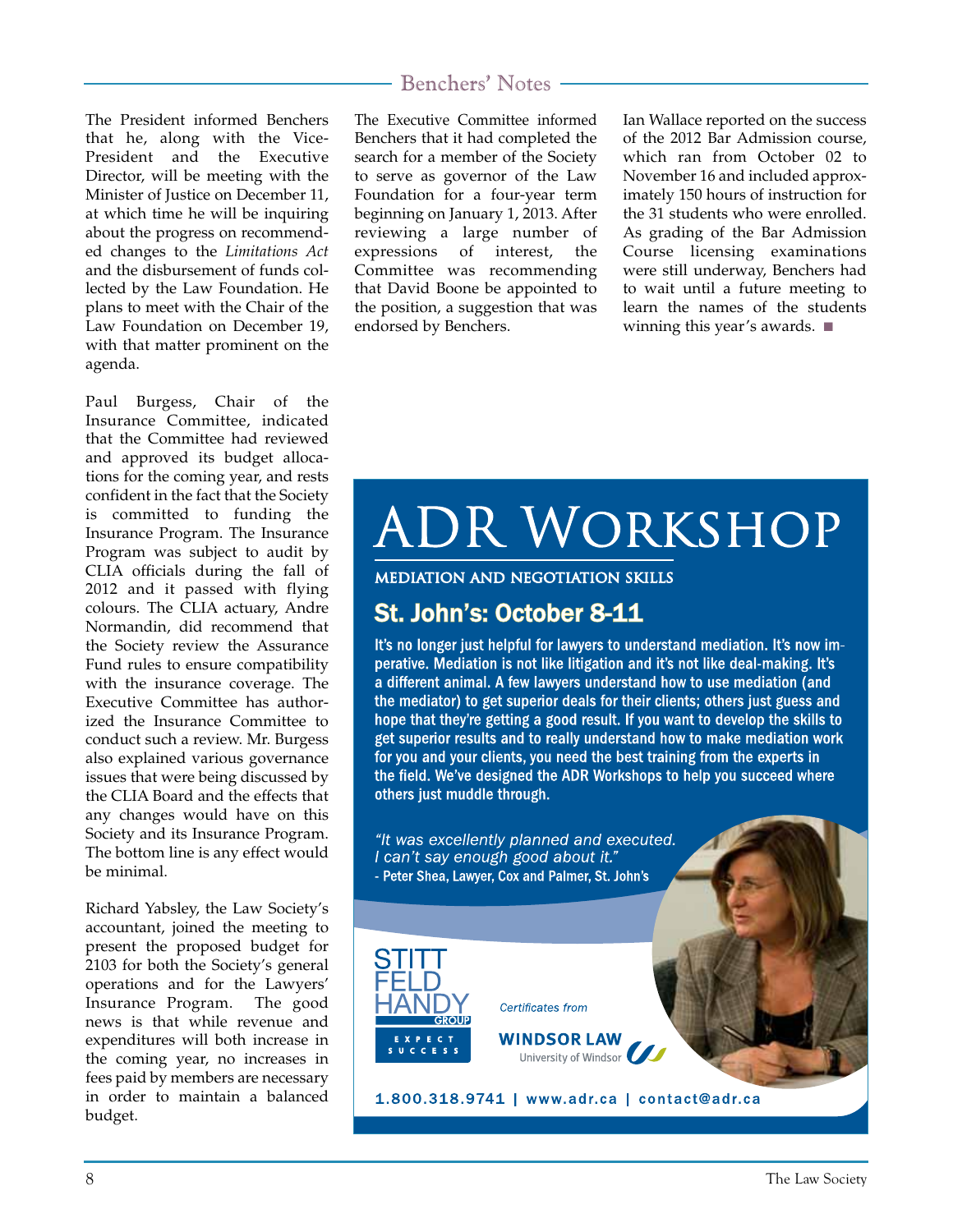### **Changes in Status**

The following changes in status were approved by Benchers sitting in Convocation between June 2012 and December 2012:

| <b>Practicing to Non-Practicing Status</b>  |                       |                        |                       |  |
|---------------------------------------------|-----------------------|------------------------|-----------------------|--|
| Member                                      | <b>Effective Date</b> | Member                 | <b>Effective Date</b> |  |
| George Horan                                | April 3, 2012         | Nick Westera           | July 1, 2012          |  |
| <b>Heather Buffett</b>                      | May 15, 2012          | Rosemary Dawson        | July 3, 2012          |  |
| Beth McGrath                                | May 23, 2012          | Jessica Gallant        | September 1, 2012     |  |
| Mark Butt                                   | May 30, 2012          | Kathleen Tremblett     | August 23, 2012       |  |
| Patricia Day                                | June 16, 2012         | Edward Cardwell, QC    | September 1, 2012     |  |
| Kimberley McLennan                          | June 12, 2012         | Kathy Moulton          | June 15, 2012         |  |
| Amber Natasha Marshall                      | July 1, 2012          | Tauna Staniland        | November 12, 2012     |  |
| <b>Thomas Mills</b>                         | September 1, 2012     | Miriam Sheppard        | November 17, 2012     |  |
| <b>Resumption of Practicing Status</b>      |                       |                        |                       |  |
| Member                                      | <b>Effective Date</b> | Member                 | <b>Effective Date</b> |  |
| Mark Butt                                   | July 02, 2012         | Alan Henry             | September 07, 2012    |  |
| John Goodland                               | July 02, 2012         | Erin Drover            | October 10, 2012      |  |
| Deidre Babcock                              | July 04, 2012         | Laura Brown-Laengle    | October 11, 2012      |  |
| Silvia Suman                                | July 06, 2012         | <b>Candace Summers</b> | November 15, 2012     |  |
| Donna Strong                                | July 20, 2012         | Nick Westera           | November 22, 2012     |  |
| Donna Andrews                               | August 09, 2012       |                        |                       |  |
| <b>Members Granted Permission to Resign</b> |                       |                        |                       |  |
| Member                                      | <b>Effective Date</b> | Member                 | <b>Effective Date</b> |  |
| Jeffrey Cutler                              | May 2, 2012           | Reg Locke              | August 29, 2012       |  |
| Kimberley Pochini                           | June 20, 2012         | John L. Ennis          | November 07, 2012     |  |
| Janet Henley                                | April 9, 2012         | R. Stephen Dawson      | October 04, 2012      |  |
| William J Andrews                           | June 29, 2012         | Bradley G. Savoury     | November 19, 2012     |  |

### **CANLII**

According to a 2012 survey of Canadian lawyers and notaries, nearly 90% of lawyers have used CanLII within the past year; with 56% reporting that CanLII is the first place they turn to research Canadian case law. All fulltime, active members of the Law Society of Newfoundland and Labrador were invited and 25% did participate in the survey, providing an excellent view into digital legal information use and preferences. Within the province, 90% of lawyers (and 100% of articling students) used CanLII in the past 12 months, and 44% of respondents (including 50% of lawyers in private practice) started with CanLII when conducting case law research.

Notwithstanding this high level of use and preference, only 42% of respondents in the province knew that CanLII was funded through contributions from all Canadian law societies - including ours. Although CanLII has benefited greatly from project-based funding from supporters like

the Law Foundation of Newfoundland and Labrador, from its founding, CanLII's operations have always been funded through a national per-lawyer levy administered through the Federation of Law Societies of Canada. In 2001, that amount was \$7 per lawyer per year; in 2012 that amount is roughly \$35.

The survey results also indicated that 46% of lawyers have increased their use of CanLII relative to commercial alternatives over the past 12 months, with the balance indicating sustained use and none reporting reduced reliance. That momentum, no doubt a result in part due to the recent addition of nearly 2000 historic trial and appellate decisions from the province in the past few years, combined with a planned addition of a further 700 historic cases next year, lawyers in the province will find even greater value for their \$35 contribution than in the past. ■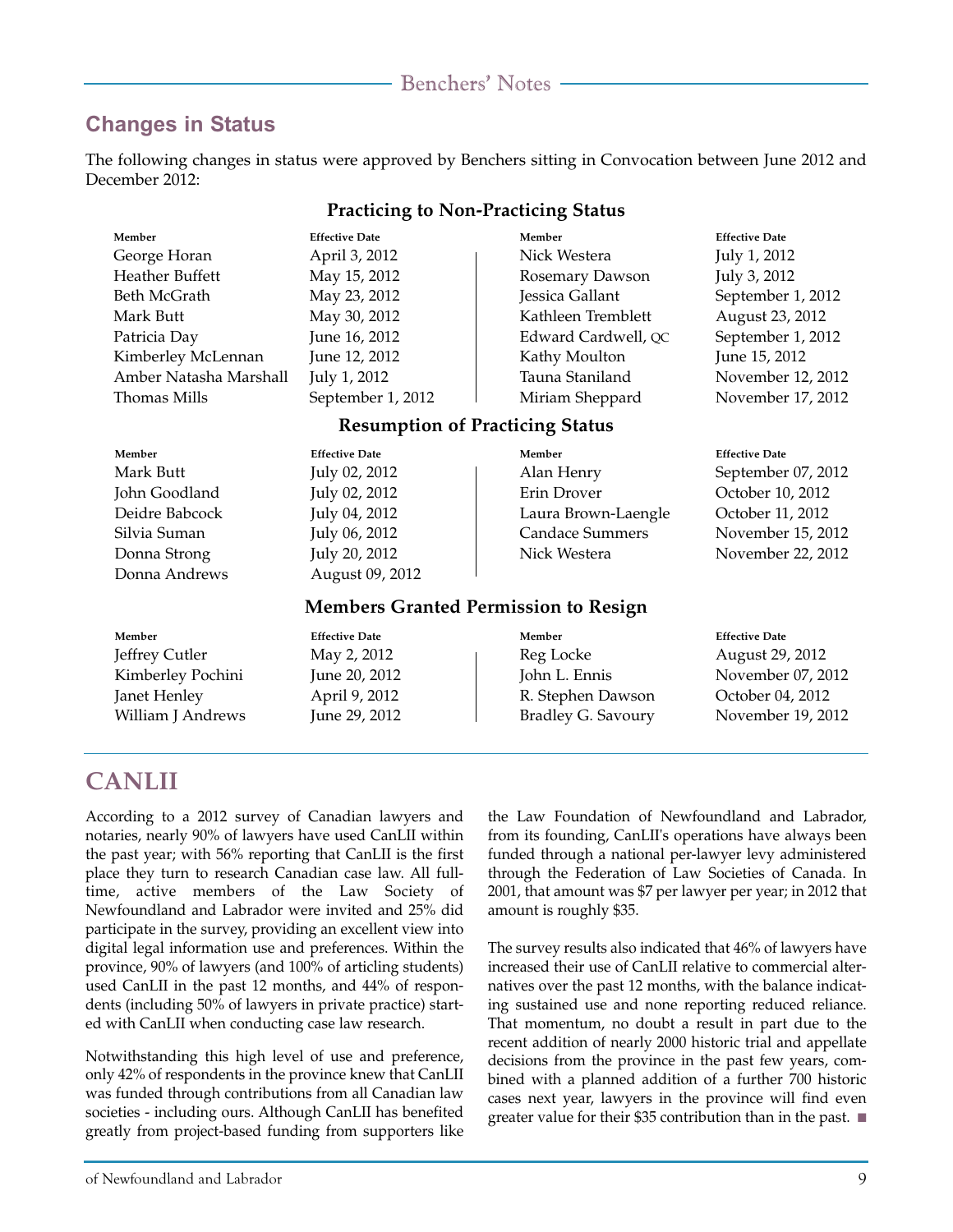# **Complaints Authorization Committee**

The Complaints Authorization Committee, a statutory committee comprising two lawyers and a public representative all of whom are Benchers of the Law Society, reviews the allegation to determine whether there are reasonable grounds to believe that the lawyer has engaged in conduct deserving of sanction. If the answer is no, then the Complaints Authorization Committee will dismiss the allegation. The *Act* prescribes that a complainant, whose allegation is dismissed by the Complaints Authorization Committee, may file a notice of appeal, within 30 days, with the Registrar of the Supreme Court.

When the Complaints Authorization Committee's opinion is that there are reasonable grounds to believe that the lawyer has engaged in conduct deserving of sanction, there are two results:

- (i) the allegation is considered as constituting a Complaint; and
- (ii) the Complaints Authorization Committee may issue a letter of counsel or a letter of caution to the lawyer, or instruct the Vice-President to file the Complaint against the lawyer and refer it to the Disciplinary Panel.

Counsel is advice. Caution is a warning. Both are intended to assist the lawyer in his or her future conduct. A finding of guilt has not been made against the lawyer because a finding of guilt could only be made following a Hearing. The following information is provided to inform members as required by Law Society Rule 9.06(5).

**Letters of Caution** were issued by the CAC with respect to the following Complaints.

Complaint that the member's conviction under sections 253(b) and 255(1) of the Criminal Code does not comply with the standard of conduct contemplated by the Code. *(Code of Professional Conduct, chapter I, commentary 3 and chapter XIX, commentary 10)*

Complaint that the payment of fees from the member's trust account to a non-lawyer does not comply with the standard of conduct contemplated by the Law Society Rules and the Code. *(Law Society Rules 5.04(2)(c) and 8.12(3); Code of Professional Conduct, chapter XI, commentary 8)*

Complaint that the accounting records of the member's law office and the member's continuing failure to comply with the trust account rules over a significant period time does not comply with the standard of conduct contemplated by the Uniform Trust Account Rules. *(Law Society Rules 5.02 and 5.04)*

Complaint that the timeliness of the member's responses to the Law Society, during the investigation of file number A05-158, does not comply with the standard of conduct contemplated by the Law Society Rules and the Code. *(Law Society Rule 9.04(3); Code of Professional Conduct, chapter XV, commentary 2)*

Complaint that the member's absolute failure to respond to the Law Society, during the investigation of file number A08-007, does not comply with the standard contemplated by the Law Society Rules and the Code. *(Law Society Rules 9.04(3) and 9.07(1); Code of Professional Conduct, chapter XV, commentary 2)*

Complaint that the member's direct communication with a party represented by another solicitor, without consent of the other solicitor, does not comply with the standard contemplated by the Code. *(Code of Professional Conduct, chapter XVI, commentary 8)*

Complaint that the member's failure to file an Affidavit on behalf of the member's client and the failure to receive notice of a case management meeting does not comply with the standard of conduct contemplated by the Code. *(Code of Professional Conduct, chapter II, Rule (b), commentary 7)*

Complaint that the member's failure to return documents that had been provided to the member in escrow does not comply with the standard of conduct contemplated by the Code. *(Code of Professional Conduct, chapter XVI, Rule, commentary 6)*

Complaint that the member's law firm accounting procedures and practices are not in compliance with the Law Society's Uniform Trust Account Rules. *(Law Society Rules, Part V)*

Complaint that the payments to a paralegal directly from the member's trust account and not identifying same on the client statement of account does not comply with the Law Society Rules. *(Law Society Rule 5.04(2))*

Complaint that the member's failure to disclose a conviction, in 1990, under the Criminal Code subsection 253(b) on an application for the position of Provincial Court Judge does not comply with the standard of conduct contemplated by the Code. *(Code of Professional Conduct, chapters I, Rule and chapter XIII, Rule)*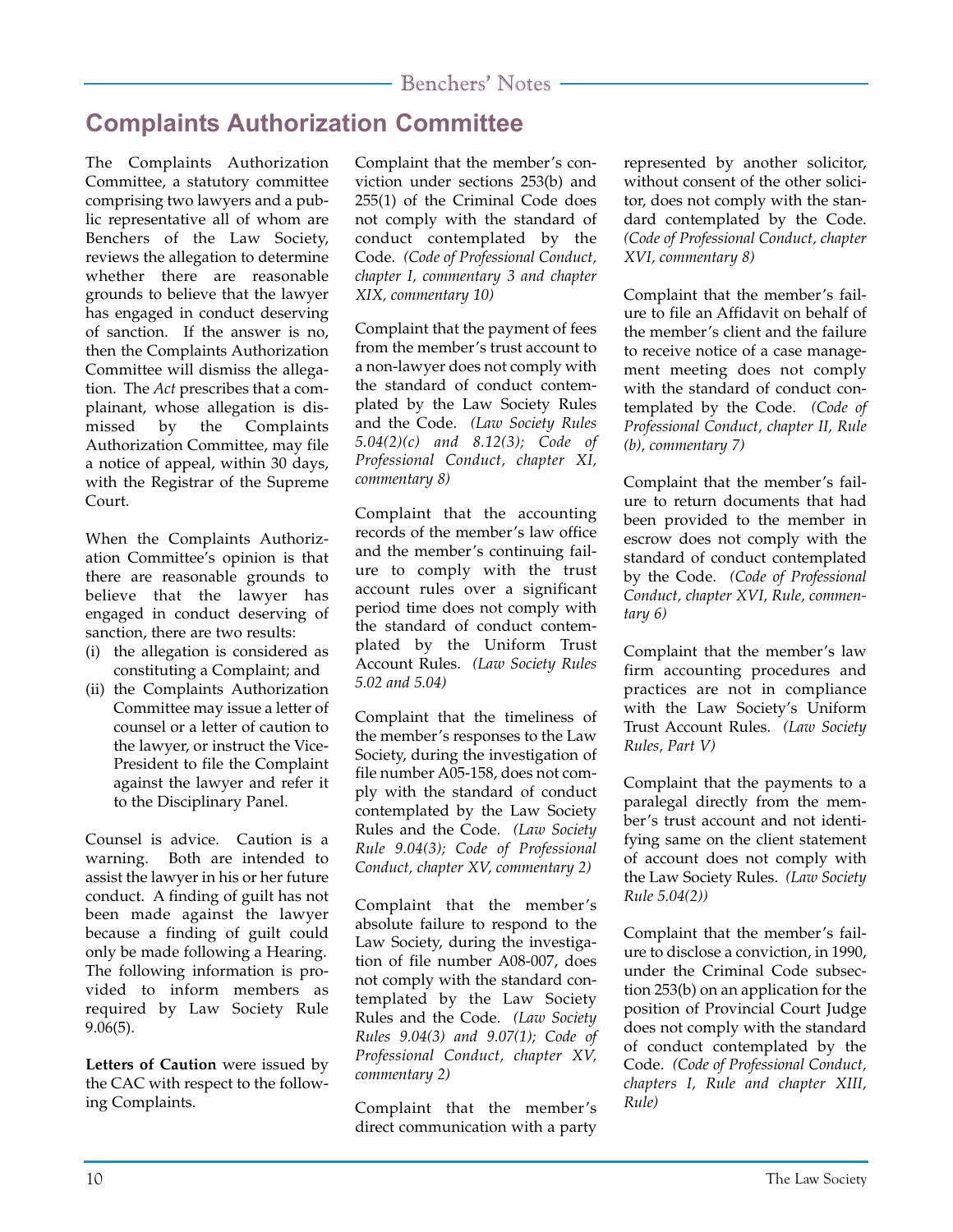Complaint that the member's multiple roles in an Estate file does not comply with the standard of conduct contemplated by the Code. The member was the Solicitor for the Testator, the Solicitor for the Estate, the Executor of the Estate, and, by the member's own request, a Beneficiary of the Estate. *(Code of Professional Conduct, chapter VI and chapter XIX)*

Complaint that the member's failure to advise parties that the member was not representing their interests and to recommend that they obtain independent legal advice respecting their rights under the *Intestate Succession Act* does not comply with the standard of conduct contemplated by the Code. *(Code of Professional Conduct, chapter XIX, commentary 8)*

Complaint that the member's acknowledged use of a signature stamp and the member's failure to obtain or confirm clients' consent in writing when acting for multiple parties does not comply with the standard contemplated by the Law Society Rules and the Code. *(Code of Professional Conduct, chapter V, Rule, commentary 5)*

Complaint that the member's failure to meet the standards of practice with respect to the practice of Real Estate Law does not comply with the standard of conduct contemplated by the Code. *(Code of Professional Conduct, chapter V, Rule, commentary 5, chapter XVI, commentary 7 and chapter XVII, Rule, commentaries 3, 4 and 5)*

Complaint that the member's failure to maintain a professional tone in communications with another lawyer does not comply with the standard of conduct contemplated by the Code. *(Code of Professional Conduct, chapter XV, commentary 3)*

Complaint that the member's failure to maintain professional conduct in communications with the Court and the member's failure to communicate with another member concerning the postponement of a Court date does not comply with the standard of conduct contemplated by the Code. *(Code of Professional Conduct, chapter IX, Rule, commentary 1, and chapter XVI, Rule, commentaries 1 and 2)*

Complaint that the member's failure to disclose information to another lawyer does not comply with the Rules of the Supreme Court, Rule 56A.39 and with the standard of conduct contemplated by the Code. *(Supreme Court Rule 56A.39; Code of Professional Conduct, chapter IX, commentary 3)*

Complaint that the member's failure to notify the client in a timely fashion that liability had been denied and the member was not prepared to continue with the claim does not comply with the standard of conduct contemplated by the Code. *(Code of Professional Conduct, chapter II, commentaries 7 (a) and (l))*

Complaint that the member's failure to fulfill an Undertaking and the member's failure to respond to another member's correspondence in a timely manner does not comply with the standard of conduct contemplated by the Code. *(Code of Professional Conduct, chapter XVI, commentaries 6 and 7)*

**Letters of Counsel** were issued by the CAC with respect to the following Complaints.

Complaint that the timeliness of the member's communications with a client and the delay in completing work does not comply with the standard of conduct contemplated by the Code. *(Code of* *Professional Conduct, chapter II, rule (b), commentaries 7 and 8)*

Complaint that the member's statements to the media do not comply with the standard of conduct contemplated by the Code. *(Code of Professional Conduct, chapter XVIII, commentaries 3 and 7)*

Complaint that the failure to respond to another member's correspondence and to communicate to the member the requirement for personal service does not comply with the standard of conduct contemplated by the Code. *(Code of Professional Conduct, chapter XVI, commentaries 3 and 6)*

Complaint that two videos posted to YouTube and the member's comments posted to Facebook do not comply with the standard of conduct contemplated by the Code. *(Code of Professional Conduct, chapter XV, Rule, chapter XVII, Rule, commentary 4 and chapter XIX, commentary 10)*

Complaint that the loan in the amount of \$53,500 advanced to a client by the member does not comply with the standard of conduct contemplated by the Code. *(Code of Professional Conduct, chapter XI, Rule, commentary 4 and chapter XIX, commentary 10)*

Complaint that the member's conviction under section 253(b) of the Criminal Code does not comply with the standard of conduct contemplated by the Code. *(Code of Professional Conduct, chapter I, commentary 3 and chapter XIX, commentary 10)*

Complaint that a member's threat of criminal proceedings does not comply with the standard of conduct contemplated by the Code. *(Code of Professional Conduct, chapter III, commentary 14 and chapter XIX, commentary 1)*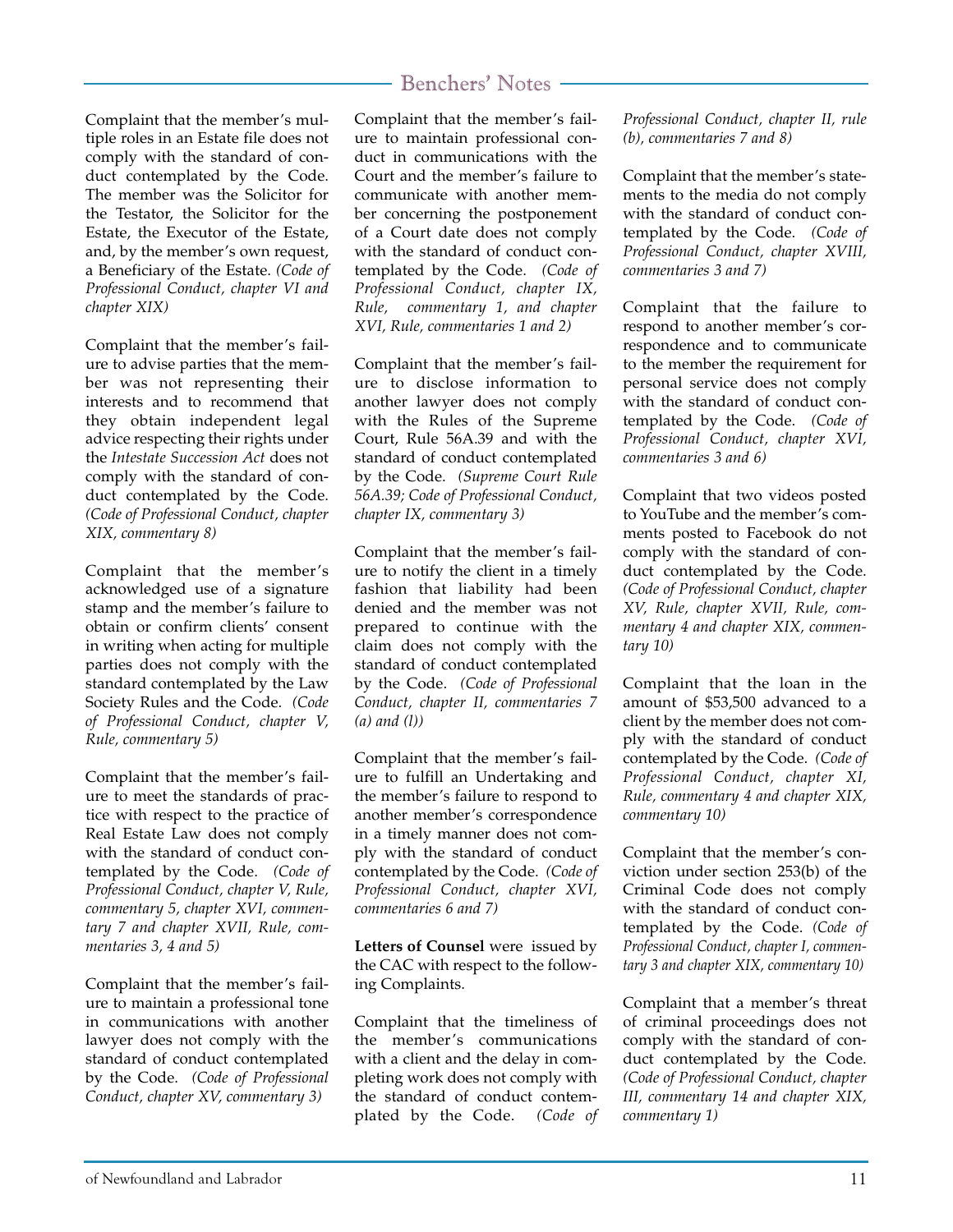Complaint that the member's inquiries were intrusive and did not comply with the standard of conduct contemplated by the Code. The Committee is of the opinion that the member's questions were too personal in circumstances where the services requested were witnessing a signature and notarizing a copy of a driver's licence. *(Code of Professional Conduct, chapter I, commentary 3)*

Complaint that the member's conviction under sections 253(b) of the Criminal Code does not comply with the standard of conduct contemplated by the Code. *(Code of Professional Conduct, chapter I, commentary 3 and chapter XIX, commentaries 1 and 10)*

Complaint that the member's failure to disclose, upon being retained, that the firm represented both parties to a transaction and

### Benchers' Notes

continuing to advise the clients when it became apparent that a conflict existed does not comply with the standard of conduct contemplated by the Code. *(Code of Professional Conduct, chapter V, Rule, commentaries 4 and 6)*

Complaint that the member's continuing to advise the clients when it became apparent that a conflict existed does not comply with the standard of conduct contemplated by the Code. *(Code of Professional Conduct, chapter V, Rule, commentary 6)*

Complaint that the member's failure to take further steps to resolve the issue of the alleged conflict and to move the file forward does not comply with the standard of conduct contemplated by the Code. *(Code of Professional Conduct, chapter II, Rule, commentaries 7 (a), (b) and (f))*

Complaint that the quality of service provided by the member's firm and the member's supervision of a legal assistant does not comply with the standard of conduct contemplated by the Law Society Rules and the Code. *(Law Society Rules 12.01, 12.02, 12.03 and 12.07(a); Code of Professional Conduct, chapter II, Rule, commentary 2)*

Complaint that the member's failure to disclose a conflict of interest does not comply with the standard of conduct contemplated by the Code. *(Code of Professional Conduct, chapter V, Rule, commentaries 1, 2, 3, 4, 9 and 13)*

Complaint that the quality of service provided by the member does not comply with the standard of conduct contemplated by the Code. *(Code of Professional Conduct, chapter II, Rule, commentaries 2 and 7 and chapter III, Rule, commentary 1)* ■

# *Library News*

### *All legal research is available online...except:*

- Taxing Master decisions
- Labour Arbitration Cases 1st Series
- English translations of French decisions reported in Canadian Criminal Cases
- Statutes and Regulations from Canadian jurisdictions before 1990
- Most cases in the English Reports
- Most Looseleafs, textbooks, and journals…. *To name a few*.

In the last year the Law Society Library scanned and e-mailed *hundreds* of items that were not online. *Thousands* of books were circulated throughout the province, *free of charge*.

### *Let us help you look good!*



#### *Contact*

**The Law Society Library for all your information needs**

- Gail Hogan, MLIS
- Heather Myers MLS

lawlibrary@lawsociety.nf.ca

709-753-7770 or, toll free 1-800-984-7770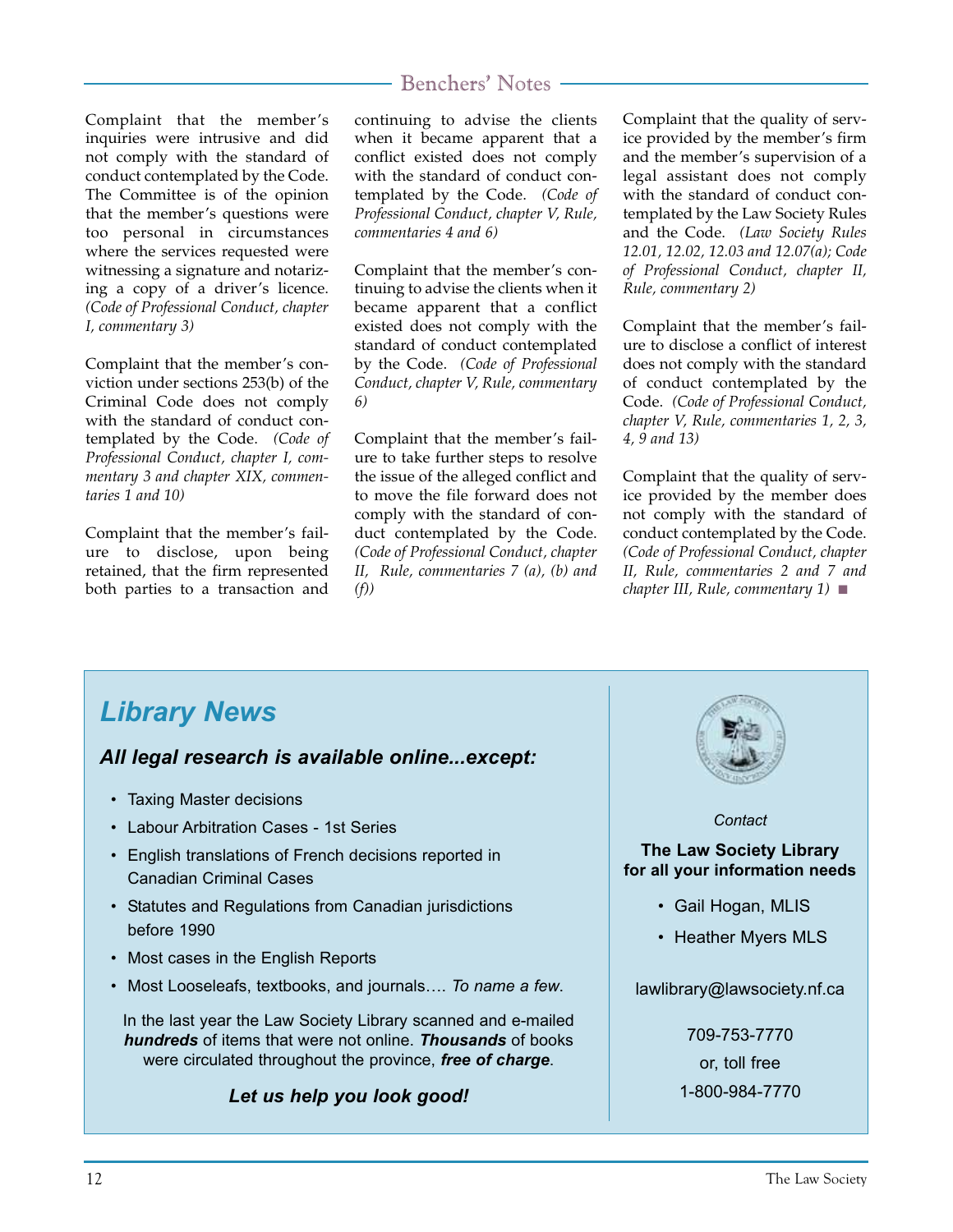# Professional Responsibility Notices **Disciplinary Panel**

*The Disciplinary Panel is a statutory committee comprised of twenty members of the Law Society, appointed by the Benchers and nine public representatives appointed by the Minister of Justice. Complaints referred to the Disciplinary Panel are heard by an Adjudication Tribunal comprised of two lawyers and one public representative. The following are decisions with respect to Complaints filed by Adjudication Tribunals pursuant to the Law Society Act, 1999 in 2012. All decisions, including any decision filed by Adjudication Tribunals prior to 2012, can be found at CanLII.*

#### **Robert R. Regular**

The Adjudication Tribunal of the Disciplinary Panel of the Law Society found Robert R. Regular of Conception Bay South, NL guilty of conduct deserving of sanction pursuant to section 50(3) of the *Law Society Act, 1999*.

The Adjudication Tribunal heard evidence and argument relating to two Complaints against Mr. Regular. The Complaints alleged that Mr. Regular failed to act with integrity, failed in his duty as advocate, failed in his responsibility to lawyers individually, and failed to avoid questionable conduct.

The Adjudication Tribunal dismissed one Complaint and determined that Mr. Regular was guilty of conduct deserving of sanction with respect to the second Complaint.

The Adjudication Tribunal found that Mr. Regular had breached his Undertaking to another solicitor when he released funds to his client which he had held in trust, without having provided the solicitor the release of lis pendens which he had undertaken, on closing, to provide.

The Adjudication Tribunal Ordered that:

- 1. Robert R. Regular shall pay a fine of \$10,000.00, to be paid within sixty days of the date of this Order;
- 2. Pursuant to subsection 50(3)(1) and Law Society Rule 9.15(2), Robert R. Regular shall pay one-half the expenses incurred by the Law Society in this matter in the amount to be determined by the Law Society, such amount to be paid within sixty days of the date the Law Society provides notification of such amount; and
- 3. Publication of this Order shall be in accordance with Law Society Rule 9.28 and the Law Society's Publication Policy.

May 15, 2012

#### **Robert R. Regular**

An Adjudication Panel of the Discipline Committee of the Law Society found Robert R. Regular of Conception Bay South, NL guilty of conduct deserving of sanction pursuant to section 48(3) of the *Law Society Act, 1999*.

The Complaint alleged that Mr. Regular failed to comply with the Trust Account Rule re: lending money to a client, failed to act with integrity, failed in his duty respecting confidential information, failed to maintain impartiality and to avoid a conflict of interest between clients, failed to avoid a conflict of interest between lawyer and client, failed in his duty as advocate, and failed to avoid questionable conduct.

The Adjudication Panel found Mr. Regular not guilty on four allegations in the Complaint and determined that Mr. Regular was guilty on two allegations in the Complaint. An excerpt from the decision dated October 15, 2007 follows:

- (i) The Respondent is not guilty of violating Rule 5.11 of the Trust Account Rules.
- (ii) The Respondent is guilty of failure to comply with his duty to act with integrity under Chapter I of the Code and his duty to avoid questionable conduct under Chapter XIX of the Code by initiating a sexual relationship with his client within the confines of a solicitor/client relationship.
- (iii) The Respondent is guilty of failure to comply with his duty to act with integrity under Chapter I of the Code, his duty to avoid a conflict of interest between lawyer and client under Chapter VI of the Code, and his duty to avoid questionable conduct under Chapter XIX of the Code by representing his client in a family law matter at the same time as he had a personal and sexual relationship with the client.
- (iv) The Respondent is not guilty of failure in his duty respecting confidential information under Chapter IV of the Code.
- (v) The Respondent is not guilty of failure in his duty to maintain impartiality and avoid conflict of interest between clients under Chapter V of the Code.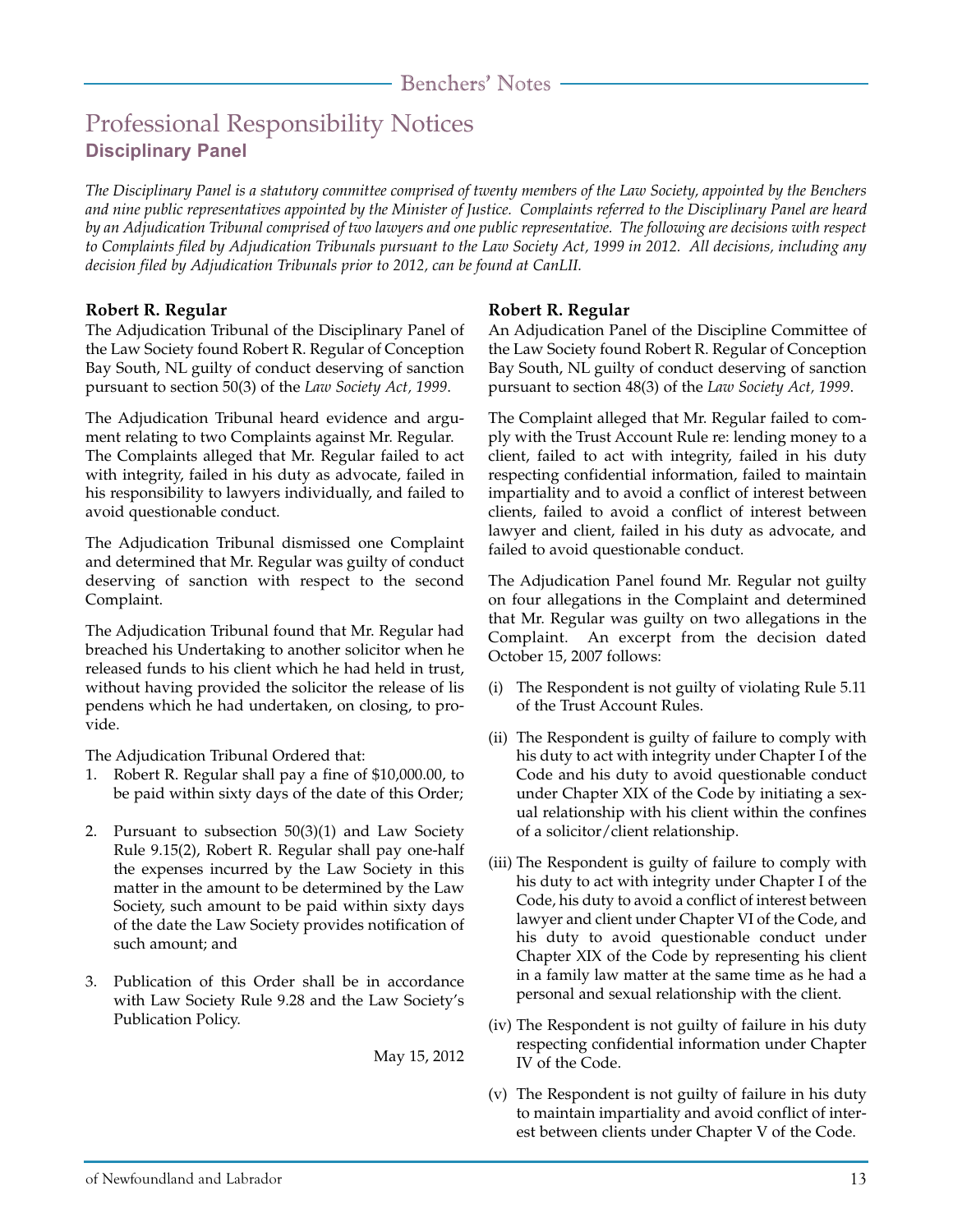(vi) The Respondent is not guilty of failure in his duty as an advocate under Chapter IX of the Code.

Mr. Regular appealed the guilty findings to the Benchers of the Law Society. Benchers dismissed the Appeal and upheld the findings of the Adjudication Panel.

On appeal by Mr. Regular to the Supreme Court of Newfoundland and Labrador, Trial Division, the Court upheld the Adjudication Tribunal finding of guilt with respect to item (ii) above and set aside the finding of guilt with respect to item (iii) above.

Mr. Regular and the Law Society both appealed the decision of the Supreme Court of Newfoundland and Labrador, Trial Division. An excerpt from the decision of the Supreme Court of Newfoundland and Labrador, Court of Appeal follows:

The appeal of Mr. Regular against the decision of the Trial Division judge confirming the guilty finding with respect to the conduct of Mr. Regular in the development of the sexual relationship with his client at the meeting of March 12th, 1990 is dismissed.

The appeal of Mr. Regular on the basis that the Trial Division judge erred in determining that the finding of the Panel, affirmed by Benchers, that Mr. Regular was in conflict of interest when he represented S.G. in the family law proceedings was not unreasonable, is dismissed.

# **Custodianships**

We would like to remind members that we currently have custodianship of the practices of the following firms or single practitioners:

- William Parsons
- R A Parsons/O'Neil
- David Sparkes
- Kent Morris - Claude Sheppard

- William Browne - Hugh Coady - David Pitcher - James Nurse

- Gordon W. Seabright

- Glen Bursey - Christopher Sullivan
	- Keith Rose - Fabian O'Dea
- Doug Harvey
- Gerard Griffin
- Glube Jewell
- Jody Saunders
- Gerard Gushue
- Frederick R Bishop
- Alan Carter

Members can contact the Law Society at 722-4740 for details on any of these custodianships.

The appeal of the Law Society against the decision of the Trial Division judge setting aside, by reason of waiver by S.G., the guilty finding under Chapter VI of the Code with respect to Mr. Regular being in a conflict of interest by representing his client in a family law proceeding while he was having a personal and sexual relationship with her, is dismissed.

The appeal of the Law Society against the decision of the Trial Division judge also setting aside the guilty finding as to breach of Chapter I of the Code, with respect to failure to act with integrity and the guilty finding as to breach of Chapter XIX of the Code with respect to failure to avoid questionable conduct, in connection with the family law proceeding, is allowed, and those findings are restored.

The request to order costs on the basis of section 50(2) of the *Act* is denied. The order of the Trial Division judge with respect to costs before him is affirmed. In this Court, each party shall bear his or its own costs.

As there is a variation in the final determination as to the extent to which Mr. Regular has been found to be in breach of the Code, from that found by the Panel and Benchers, the order of the Trial Division judge remitting the matter to the Panel for further hearing on the appropriate sanction is affirmed, with the direction that any variation in sanction be consistent with the determinations expressed in these reasons.

The Adjudication Tribunal ordered pursuant to the *Law Society Act, 1999*, subsections 50(3) that:

- (a) The Respondent, Robert R. Regular be suspended for a period of 30 days commencing on January 7, 2013;
- (b) The Respondent, Robert R. Regular shall pay a fine in the amount of \$5,000.00 payable within ninety (90) days of the date of service of this decision on the Respondent;
- (c) The Respondent, Robert R. Regular, shall pay one fifth  $(1/5)$  of the expenses incurred by the Law Society of Newfoundland and Labrador in the investigation and hearing of the complaint, up to the decision of the Panel on February 4, 2008;
- (d) Publication will be in accordance with the Law Society Rules. There is no order for non-publication; and
- (e) The Decision and Order shall take effect upon service, in accordance with the Law Society Rule 9.14, except to the extent varied by this Order.

December 13, 2012 ■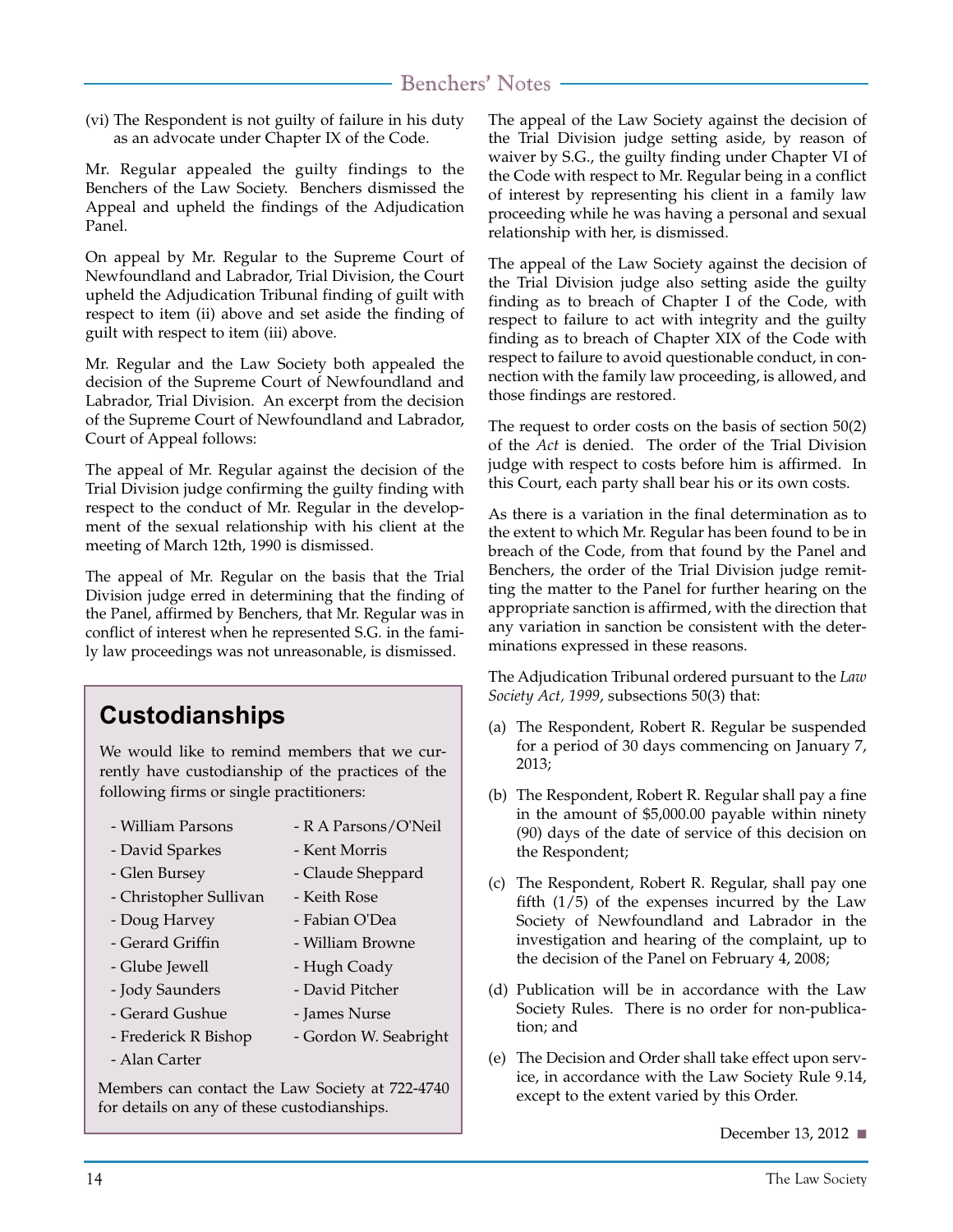### **Benchers' Convocation - June 8, 2012**



| Back Row (I-r): Paul Burgess, Ian Wallace, Dr. Don Downer, Shawn Colbourne, John Noseworthy, Bert Riggs, |  |
|----------------------------------------------------------------------------------------------------------|--|
| Kevin Preston, Barry Fleming, QC, Marcus Evans, Glenda Reid, Donovan Molloy, Kenneth Jerrett             |  |
|                                                                                                          |  |

*Front Row (I-r):* Brenda Grimes, Linda Harnett, George Murphy, QC, Morgan Cooper, Augustine Bruce, Susan LeDrew, Amy Crosbie, Liam O'Brien, Leanne O'Leary

#### **Elected Benchers**

Morgan C. Cooper *President* George L. Murphy, QC V*ice-President* Augustine F. Bruce *Past President*

Kenneth W. Jerrett Barry G. Fleming, QC Susan M. LeDrew Donald Anthony Donovan F. Molloy Kenneth L. Baggs, QC

J. John Noseworthy R. Paul Burgess Liam P. O'Brien Shawn C. A. Colbourne Leanne O'Leary Amy M. Crosbie

Kevin T. A. Preston Marcus A. Evans Ian C. Wallace

#### **Lay Benchers**

Dr. Donovan Downer Glenda Reid Linda Harnett Bert Riggs

# **Annual Dinner 2012**



**Presentation:** President, Morgan Cooper unveils a painting which was presented to outgoing President, Augustine Bruce.



**2012 Award Winners:** *(l-r)*: Ms. Lily Anne Wroblewski *(Award in Memory of Charles E. Hunt, QC and The Honourable Mr. Justice Douglas C. Hunt)*, Ms. Deidre Badcock *(Award in Memory of Edward J. Penney)*, Mr. Kyle Rees *(William J. Browne Scholarship)*, Ms. Amber Penney *(Award in Memory of Wayne F. Spracklin, QC)*, Ms. Jane Crosbie *(Provincial Court Judges' Association Award)*